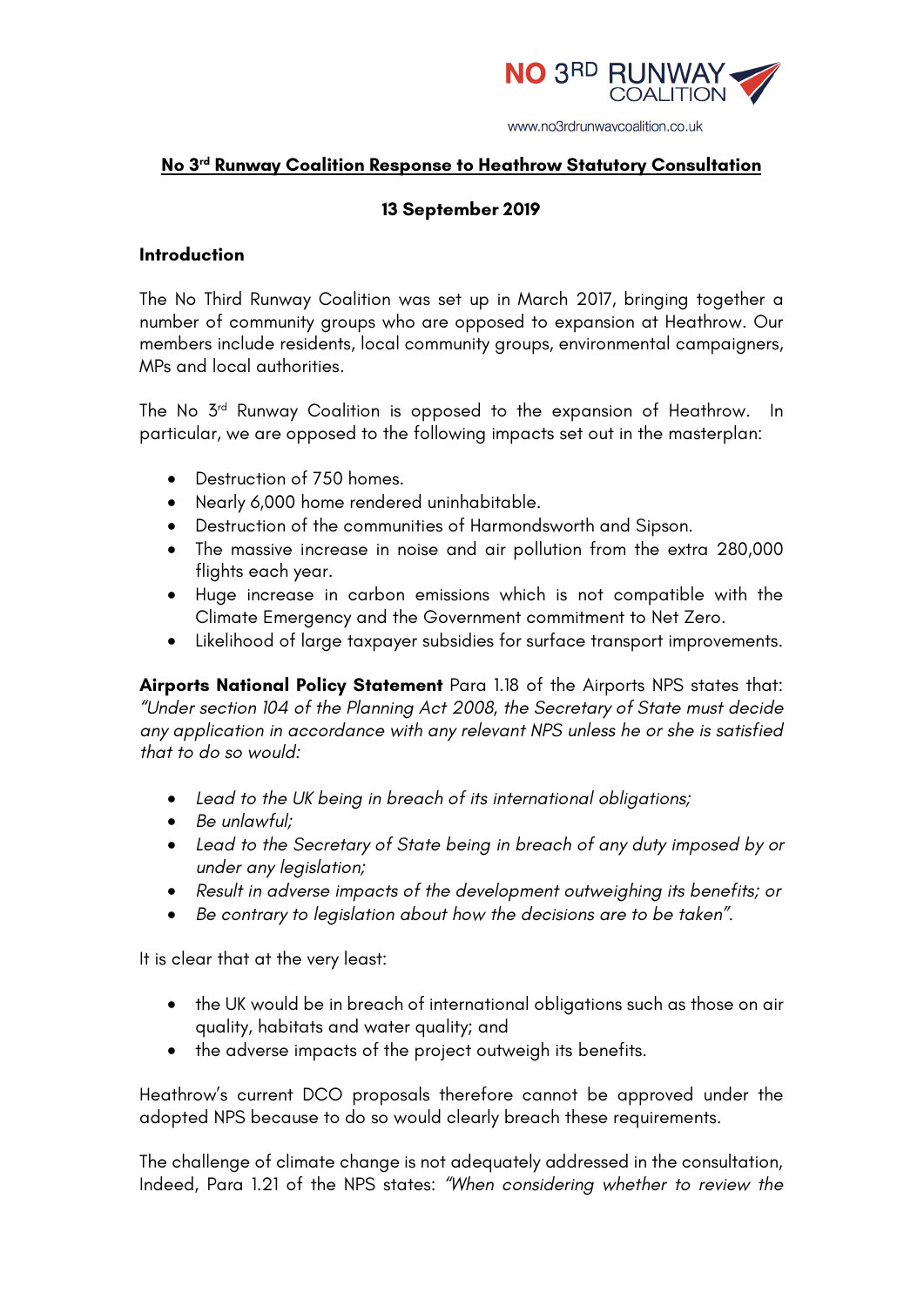

*Airports NPS, the Secretary of State will look at whether there has been a significant change in any circumstances on which the policy was based and whether such change was anticipated when the Airports NPS was designated"*. Government's amended climate change policy and commitment to net zero clearly provides such a significant change in circumstances as to make the NPS not fit for purpose in concluding that a new runway is needed.

In support of this, the preamble to the Climate Change Act 2008 (2050 Target Amendment) Order 2019 states:

'*The Secretary of State considers that since the Act was passed, there have been significant developments in scientific knowledge about climate change that make it appropriate to amend the percentage specified in section 1(1) of the Act.*'

The Airports NPS should be reviewed and Heathrow should suspend its DCOrelated work

#### **Inadequate level of information**

The volume of consultation material published by Heathrow makes it impossible to review and comment on it all within the time frame. This is a complex proposal even for those with expertise in infrastructure projects and it is almost incomprehensible for the average member of the public.

As this is proposed to be the last statutory consultation prior to the submission of the DCO application, full details of impacts and mitigation measures should have been provided. Instead, assessments are incomplete and mitigation measures have not been demonstrated to be effective. Once these have been completed and decided respectively, a further statutory consultation exercise should be undertaken.

Heathrow should be clearly setting out in this consultation a full impact assessment of noise, air quality and other environmental impacts along with details of their mitigation proposals and assessments showing their effectiveness (or otherwise) in mitigating harm as far as possible for all the impacted communities. This information is not provided despite being required by para 1.29 of the Airports NPS.

The DCO process is intended to be front loaded. Heathrow have failed to provide the necessary studies and assessments to ensure that communities are fully informed of the scale of the impacts that expansion will have.

There are many areas where assessments are incomplete – for example air quality and noise – and mitigation measures remain vague and lacking in any proper detail. The possible benefits of mitigation measures have not been assessed.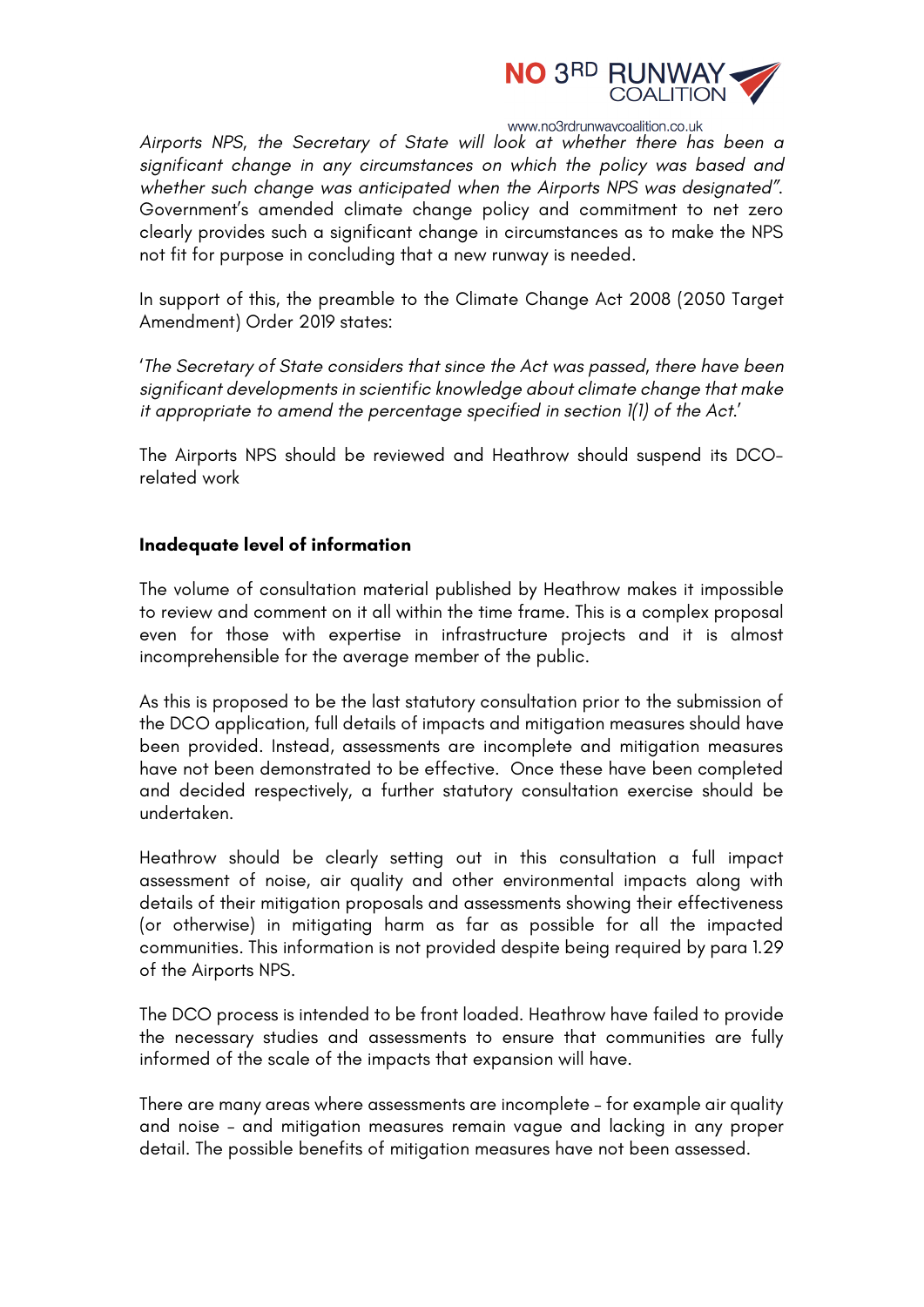

The assessments carried out to date do not go far enough in terms of identifying what measures would be required to avoid adverse health impacts.

#### **Noise**

# **Inadequacy of consultation materials**

The documents describing the overall noise effect on communities are utterly impenetrable and require minute analysis to understand the facts behind the obfuscation. The following facts are nowhere stated in the documentation but can be painstakingly unearthed:

- Communities that are not overflown will get noise for the first time. It is not clear where those communities are as there has been no precise flight path information.
- Only a few communities will be lucky enough to get less noise than with two runways. Similarly, it is not clear where those are communities are through the absence of flight path information.
- The overall noise impact will be much greater.

These facts have been omitted from the consultation with a false impression of a net benefit, thereby giving a totally misleading picture of the noise impacts.

It is not possible to properly assess the noise impacts from the proposed expansion nor whether the mitigation measures are appropriate when flightpath information has not be provided. This is unacceptable and will result in the impacts for many communities not being properly mitigated.

Depending on the precise alignment of the new flight paths, some communities will be experiencing noise for the first time. This will clearly increase the noise pollution endured by these communities. The maps provided by Heathrow do not clearly show which areas will get more noise. Precise flight paths should be published to show residents exactly what noise levels they will experience.

Further, the impact of the proposed changes should be communicated directly and clearly, especially to those communities who will be newly overflown.

This consultation does not do this through the absence of a clear picture of the total impact of current noise levels compared to the impacts of the proposed arrivals and departures from IPAs.

# **Noise levels**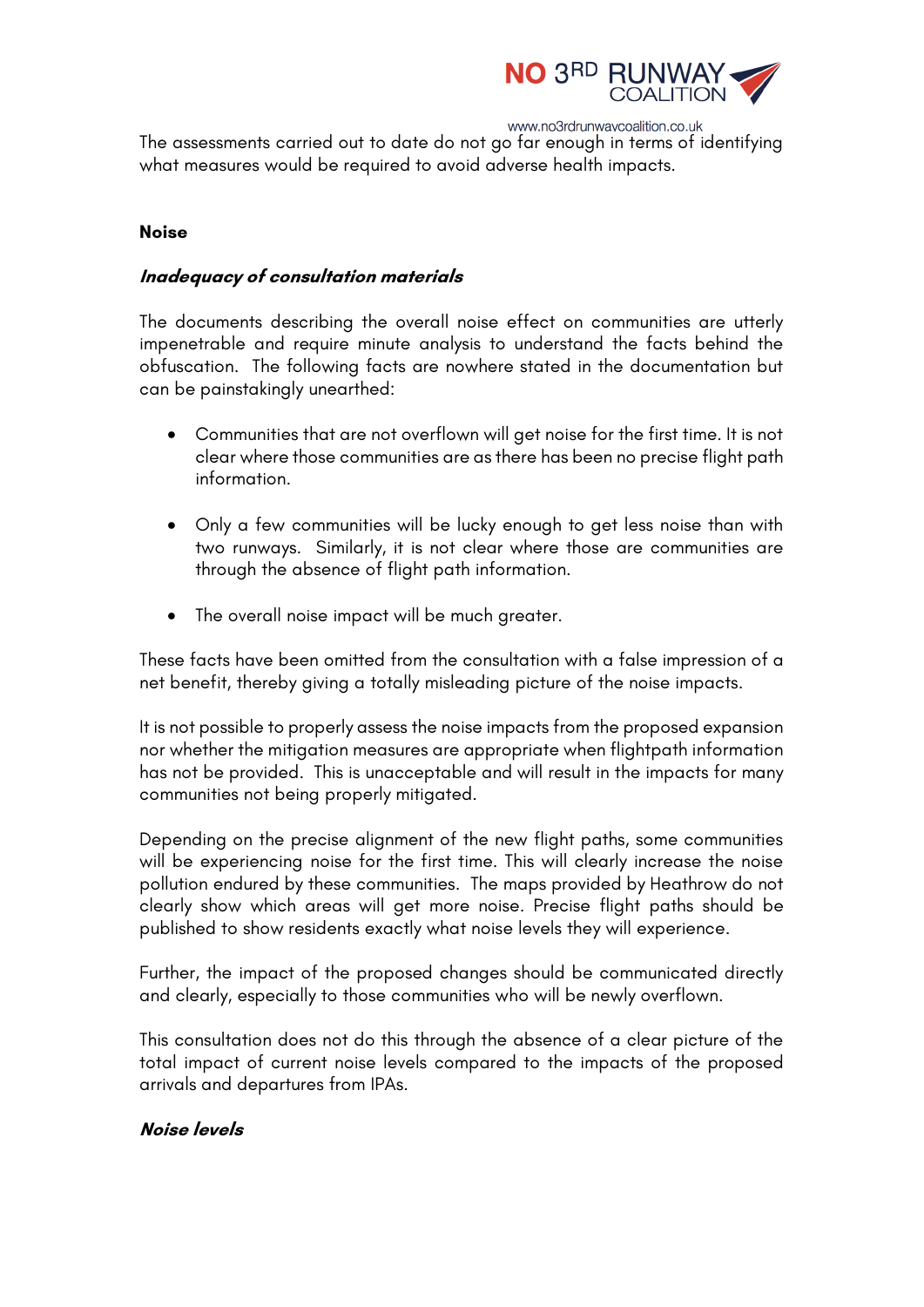

The proposals seek to maximise the number of flight movements over the most densely populated part of the UK. This is a fundamental problem and no amount of 'mitigation' can get around it.

The most recent Government policy on noise states that the onset of community annoyance begins at 54dB (LAeq). It is vital that this metric is applied to the proposed changes as a minimum standard.

Given that many people are affected at noise levels down to 51dB LAeq, there is a good case for providing insulation at properties exposed to aircraft noise at that level as an absolute minimum. The WHO strongly recommends reducing average noise levels to below 45 dB LAeq as aircraft noise above this level is associated with raised blood pressure, cardio-vascular disease and stress.

Further, the way noise measurement is averaged out is effectively meaningless. It is the single noise events that cause the disturbance. Communities on the ground do not hear noise in average levels. DfT has accepted in its general aviation guidance policies that noise events (N>65 dB Lmax) and single mode should be used as key supplementary metrics, and the absence of this metric from the analysis in this consultation is concerning.

#### **Noise reduction measures**

The consultation documents' use of highly questionable and speculative noise performance characteristics for future aircraft types in 2035 - way in excess of the 01.dB / year claimed by Government in the Appraisal of Sustainability by reference to Sustainable Aviation Road Map. There has been no validation or peer review of these enhanced performance characteristics.

Heathrow say they will 'strive' to use enhanced take off profile (5 degrees) but this means more engine wear and the airlines only lease their engines from the manufacturers. Therefore, there can be no guarantee that this will occur. This combined with 3.2 angle of descent shrinks the contour / impact area.

There have been no noise assessments carried out for the intervening years from R3 opening until 2035. Heathrow's claim that there will be 'less noise than today……. with 3 runways' will almost certainly not be true from opening date in 2026 to 2035.

#### **Insulation and compensation**

Noise insulation is obviously only useful when one is indoors. Outside, noise cannot be mitigated (other than by using quieter aircraft). It is therefore reasonable that residents should be compensated for outdoor noise. A noise compensation scheme should also support those who are below the noise insulation criteria but who are nonetheless affected by aircraft noise.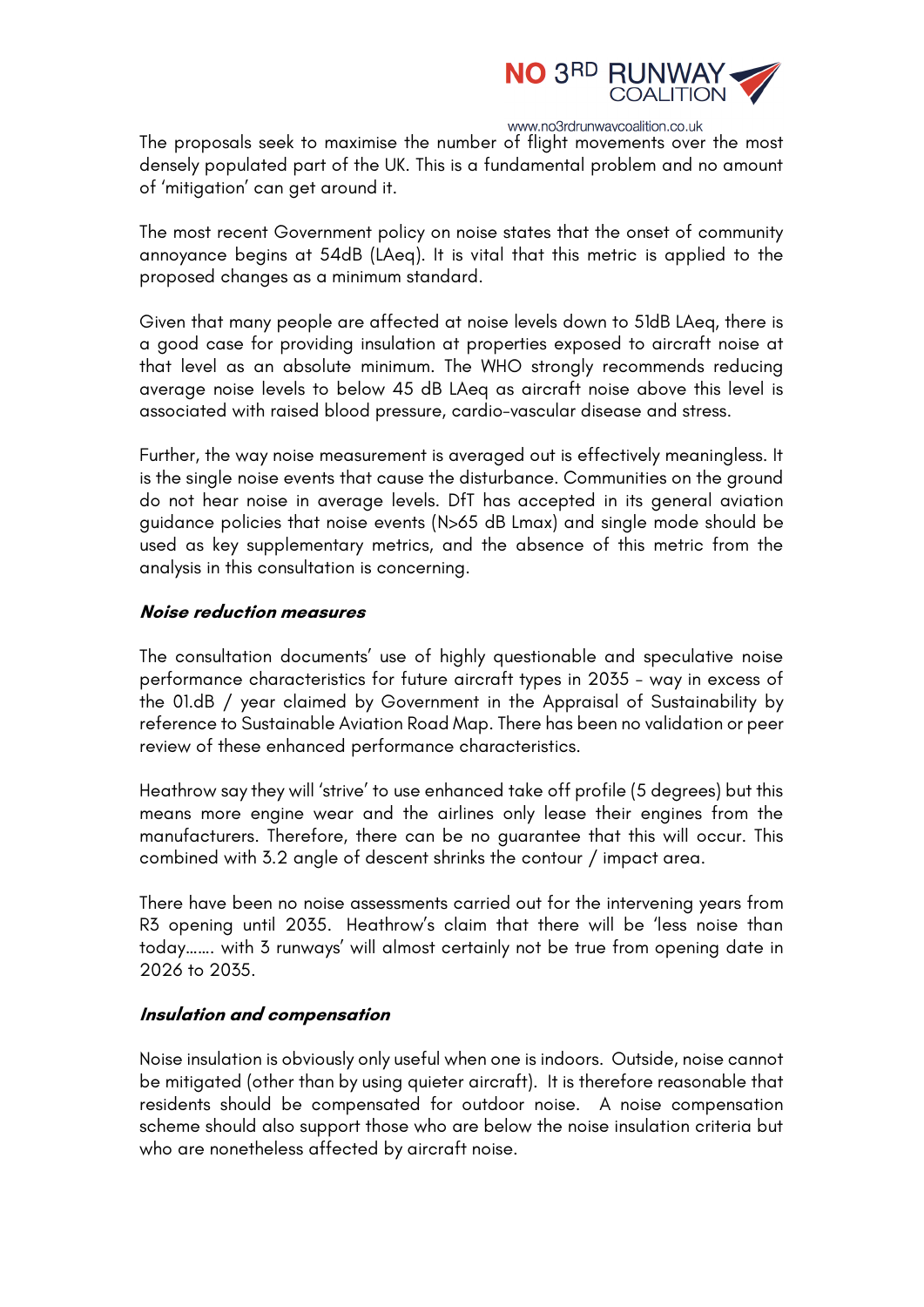

Other noise sources that are not associated with the airport activity such as existing roads and railways are also excluded from Heathrow's Noise Insulation Policy. (p. 25) This is a cop out. Those existing roads and railways will be impacted in some form and excluding their noise emissions is not fair.

Local communities around the airport will experience as much as 6-9dB increase in noise from ground operations from a  $5<sup>rd</sup>$  runway.

Despite the impact of noise on local communities no timescales for the provision of insulation and mitigation measures have been confirmed in the consultation. However, our understanding is that the roll-out period could potentially be 20 years, blighting people's homes for years.

The issue with contours is that it gives too much weighting to the noise of individual aircraft and not enough to the number of flights.

Heathrow are forecasting a reduction in noise from 2035 owing to technological improvements but this is vague and there is no accountability mechanism for this.

Noise reduction is conspicuously absent from Heathrow's proposals. Efforts should be made to reduce the noise from individual aircraft. This can be achieved by regulation, simply banning the nosiest aircraft from Heathrow. Or, as noted below, by noise-related charges. The great advantage of these approaches is that they benefit everyone who suffers (or will suffer) from aircraft noise.

Alternative designs of noise envelope and re-arrangements of flight paths, including respite and runway alternation, do not reduce noise overall. They can benefit one area, but only at the expense of another.

#### **Impact on health**

No empirical evidence or research on health impacts has been presented.

The NPS (Para 5.47) highlights that the Government wants to strike a fair balance between the negative impacts of noise (on health, amenity, quality of life and productivity) and the positive impacts of flights. The PEIR acknowledges this approach but provides no assessment to demonstrate this.

#### **Inadequate assessment**

NPS Para 5.52 requires Heathrow to undertake a noise assessment for any period of change in air traffic movements prior to opening, for the time of opening, and at the time the airport is forecast to reach full capacity, and (if applicable, being different to either of the other assessment periods) at a point when the airport's noise impact is forecast to be highest. Heathrow's PEIR acknowledges this requirement and says that assessment years have been set out in Chapter 17, however this does not appear to have been done.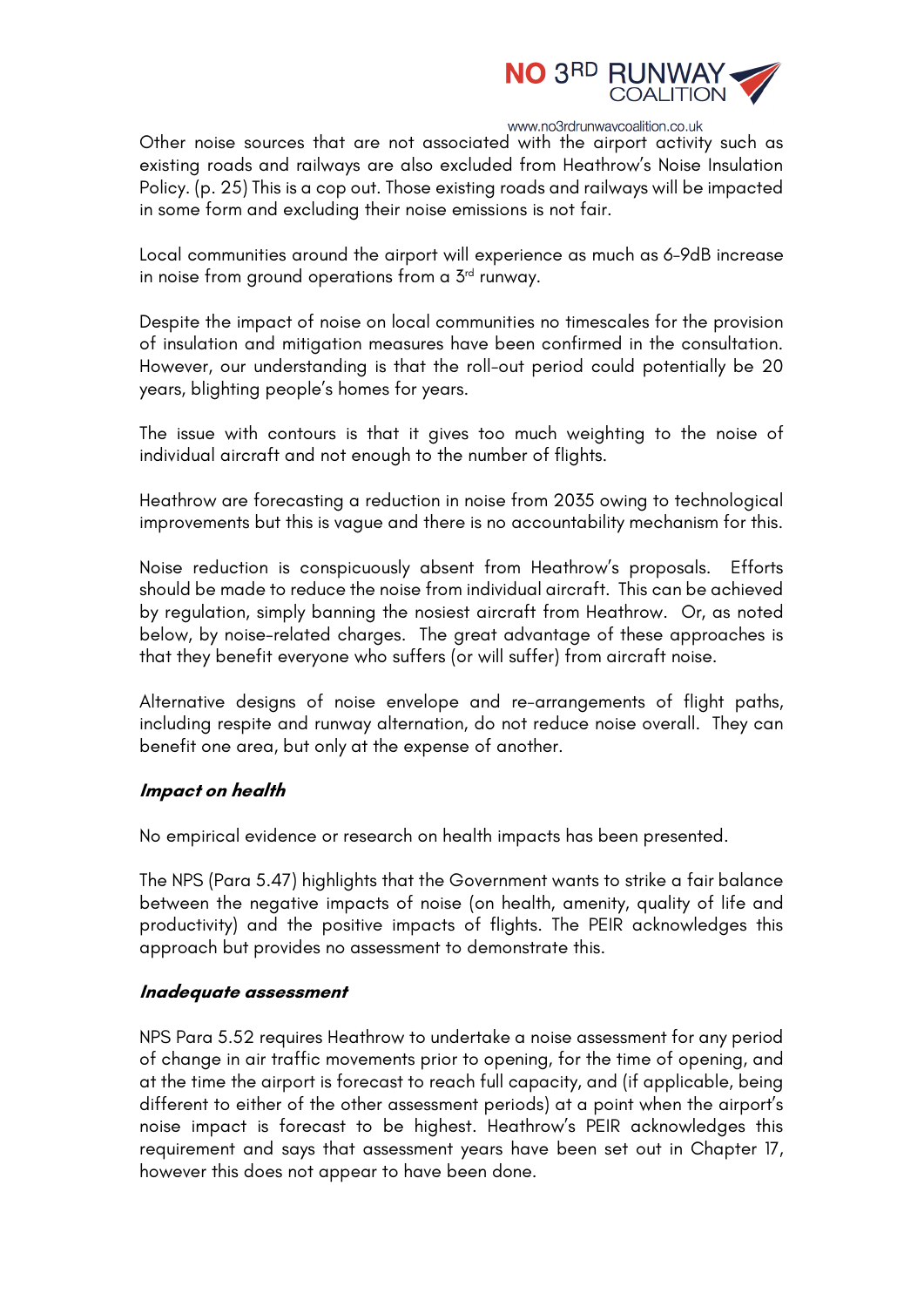

2035 is identified as the worst-case year once the  $5<sup>rd</sup>$  Runway is operational and it appears that 2024 is considered to be the worst in terms of construction noise. We cannot see a clear statement on which year is taken as the year of opening for assessment purposes.

The PEIR report states that the characteristics of the existing noise environment are provided in Chapter 17 on Noise but there is no specific section on this topic. This element of the study should be expanded and cover all areas that will be impacted, not limited to those residential locations in the immediate vicinity of the airport.

It is clear that by requiring Heathrow to limit or reduce impacts compared to 2013, this effectively builds in huge amounts of headroom for additional impacts compared to the 2017 scenario. This skews the requirements vastly in favour of Heathrow and against local communities.

The WHO Noise Guidelines for night and day periods (40dB Night and 45dB Day) are much stricter than those currently used to assess aircraft noise impacts. Noise contours should be included for these and Heathrow should assess what measures would be required to comply with the WHO standards.

(Para 17.9.8). The assessments carried out do not appear to be complete and we cannot see how the impacts of the various mitigation measures have been assessed. Also we cannot see any quantification of the reductions in noise levels that will presumably be achieved through the use of these measures. Without such information, we do not see how they can be properly evaluated against the requirements of the NPS. Much more information is required

- Who will be enforcing compliance with these measures?
- What consequences will there be for Heathrow and/or airlines where measures are not implemented fully or not implemented effectively etc?

The information provided by Heathrow does not demonstrate that significant adverse impacts have been avoided. The noise maps in their assessment appear to show there will be some areas that will still experience significant adverse effects (SOAEL). The information provided does not demonstrate that adverse noise impacts have been minimised.

It is not clear that Heathrow has assessed what level of mitigation is required to minimise noise impacts. Has consideration been given to how expansion will contribute to improvements to health and quality of life? Further details need to be provided.

It is evident that Heathrow are failing to meet the requirements of the NPS which means the DCO should not be permitted.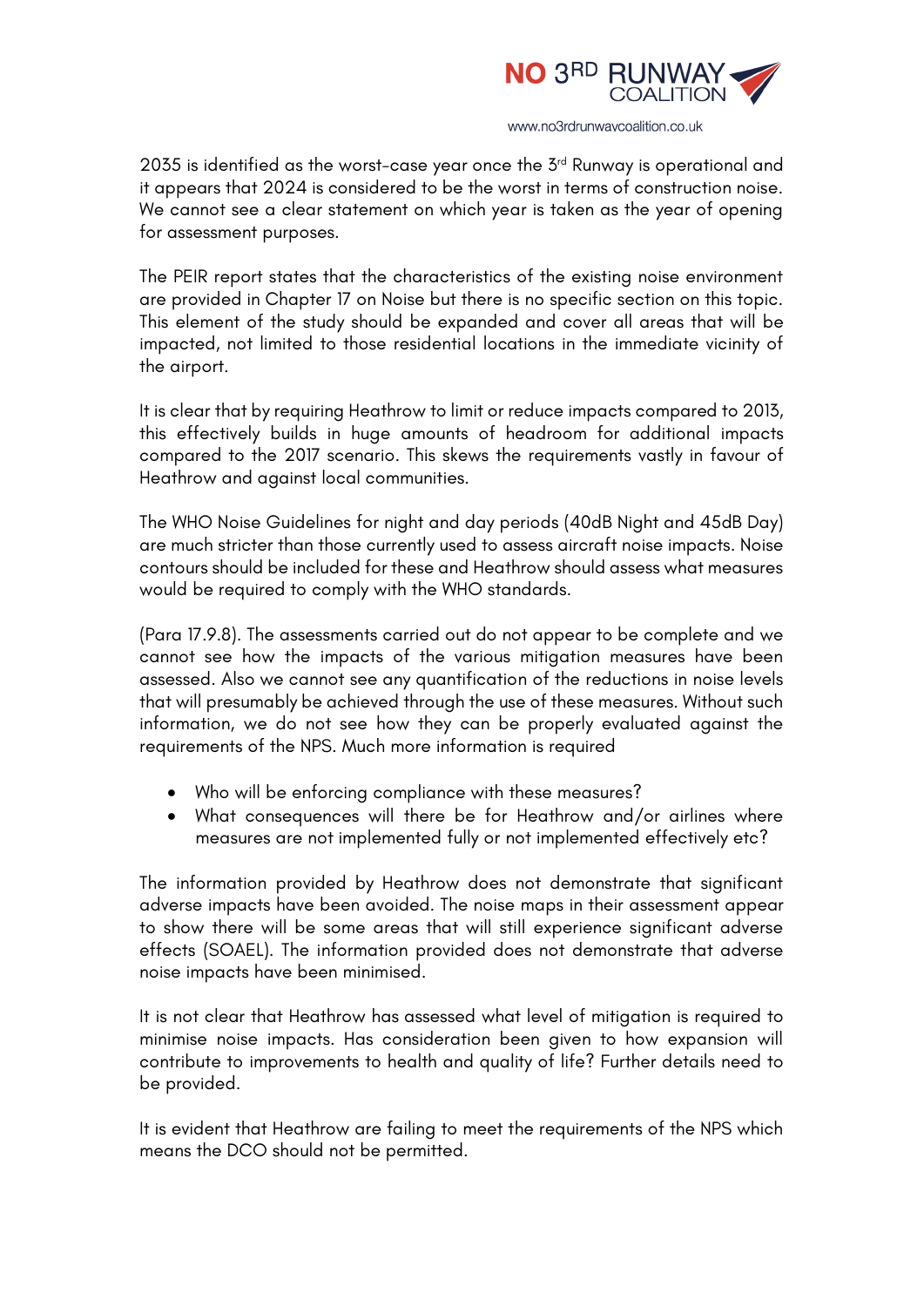

# **Respite**

Communities at either end of the runway used for 'mixed mode' operations will potentially experience a significant loss of respite as they experience noise for a longer period, or if it's the new runway, will be subject to continuous operations for the first time.

It is difficult to know the full impact of the proposed changes because at this stage it is not clear where these new flight paths will be, nor how any alternation would be operated.

However, it is clear that daytime respite will be reduced to about one third of a day for many communities that currently get half a day.

There are no clear proposals for defining respite, monitoring respite periods, or for penalising for failure to adhere to respite. Whatever the final respite periods, there are no formal governance structures planned to enforce respite arrangements and this is particularly concerning for local communities.

We note that the consultation attempts to define 'respite' but again not in a clear or straightforward way. Most people would think respite simply means not hearing any aircraft for a period of time, but Heathrow are attempting to hedge their bets by saying it could be a 'reduction in noise'. This 'reduction' is neither defined in terms of say 'half as loud' or in terms of numbers. Overall it is meaningless and we know from Heathrow's own social research that people need noise to be reduced by around a half in decibel terms before they report any 'respite' value.

Noise impacts should be limited and where possible reduced – so where the impacts have not been reduced, have Heathrow assessed what measures would be required in order to provide a reduction?

#### **Noise Envelope**

As set out by the CAA in its document CAP 1129, a Noise Envelope is supposed to include clear noise performance targets, be agreed with stakeholders and be legally binding but none of these have been undertaken in the current consultation process.

Noise performance targets should be clearly set and there must also be a mechanism in place for the noise envelope to be made progressively more stringent to drive improvements in aircraft performance.

Noise envelopes have been set at Heathrow previously and they have been of limited or no use because they have been set as such generous levels (to the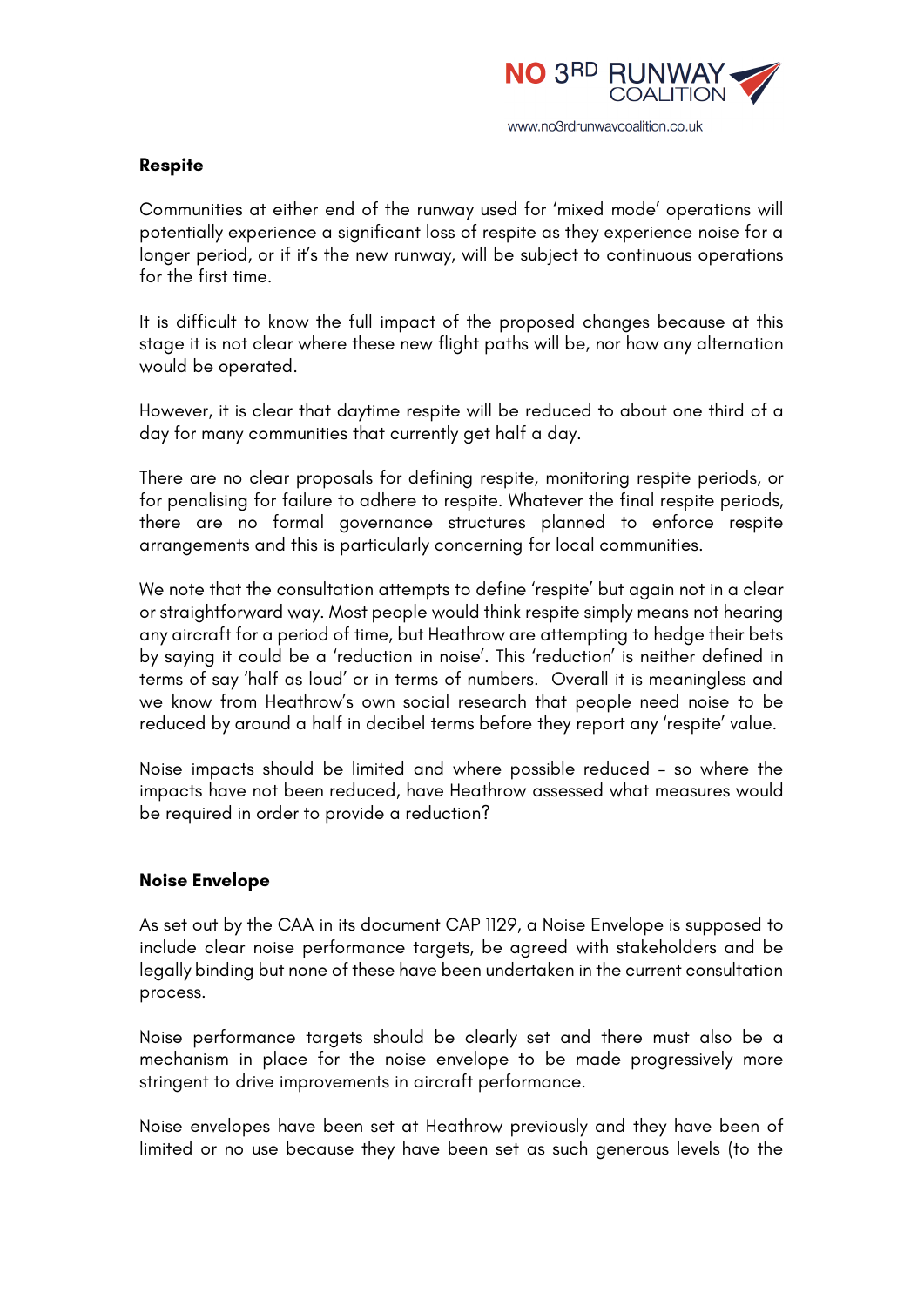

www.no3rdrunwaycoalition.co.uk airport/airlines) that they have not had any significantly beneficial effects to communities at all.

# **Noise Mitigation**

The NPS highlights that Heathrow is expected to not just continue with its existing mitigation measures but that they should "*…explore all opportunities to mitigate operational noise in line with best practice".* We will want to see how this has been undertaken and how a range of opportunities have been considered.

Para 5.66 of the NPS states that: *"The Secretary of State will expect the applicant to put forward proposals as to how these measures may be secured and enforced, including the bodies who may enforce the measures".* Some general references to securing and enforcing measures are made in Chapter 17 but the required information in terms of who will be doing this and how is not provided.

It is not clear how any benefits of future technological improvements will be shared between Heathrow and communities.

# **Runway Alternation**

Heathrow seem to still be working out how deliver a runway alternation scheme that maximises (in their view) the benefits for communities. The details of the proposed scheme are the subject of further consultation and ongoing development (as stated in Para 17.5.36 of PEIR Chapter 17). Assumptions have been made in the noise assessment, but these are subject to change.

The respite provided by runway alternation is not the same for each runway. Communities under the departure and arrivals flight paths for the southern runway and the new 3rd Runway will get 2 days out of every 4 when there is no alternation during the day at all.

Due to the complexities of the airspace use at the airport, the current northern runway which becomes the middle runway when expansion takes place can never be operated in mixed mode like the other 2 runways, which in theory allows communities under flightpaths serving this runway to get more respite (at least half a day).

However, it is possible that communities located under the middle runway flightpaths could be impacted by noise on the other 2 runways, so will the respite they get be sufficient? The runway alternation proposals have not been clearly explained.

# **Night Flights**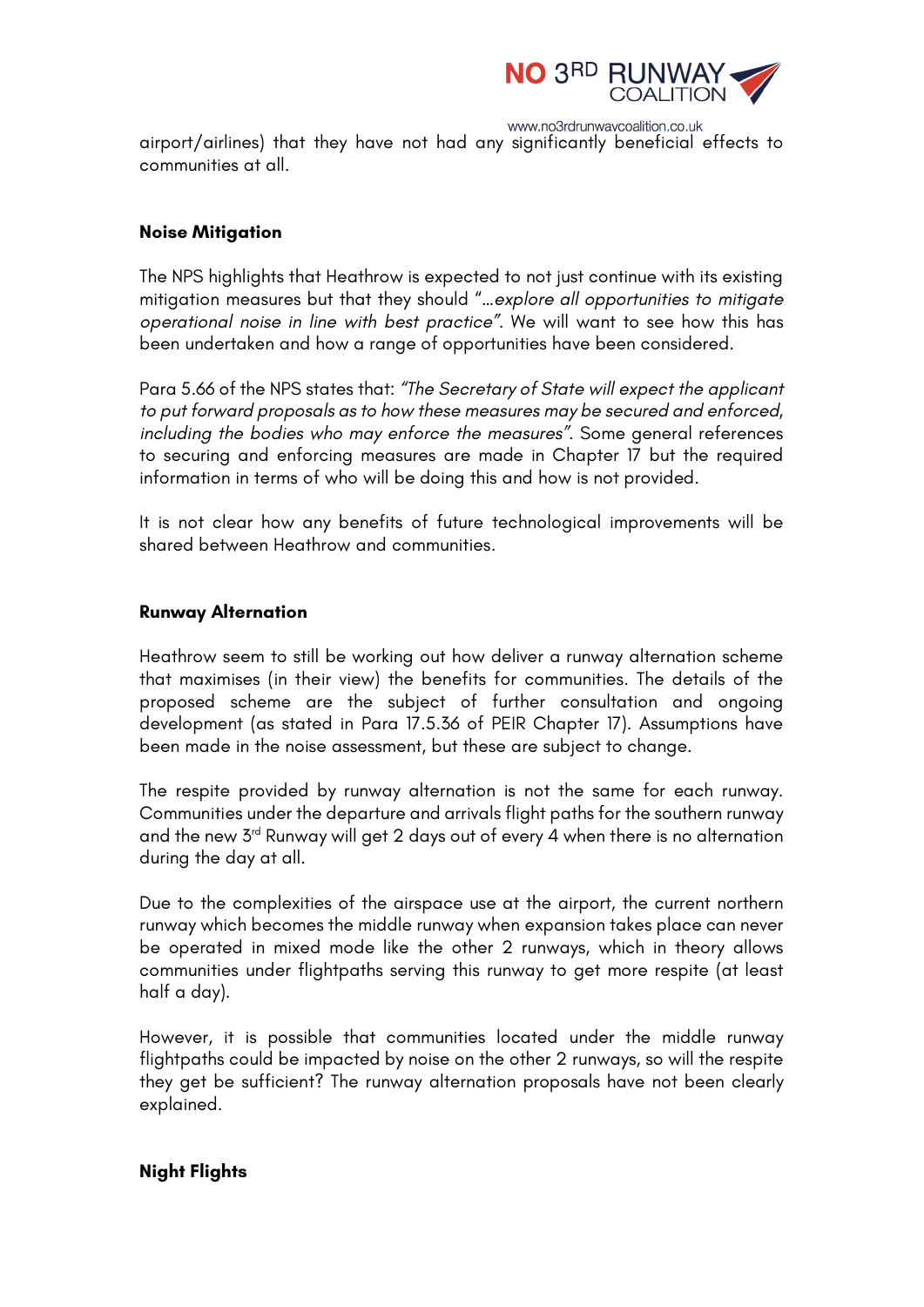

6 hours sleep is insufficient for adults and far too little for children and there is an increasing body of academic evidence that demonstrates this.

In an area such as around Heathrow there should be an eight-hour outright ban (curfew) on all flights on all days. We believe that such a ban is vital for the health of the communities to guarantee a good night's sleep.

Heathrow are not proposing to control the numbers of arrivals and departures in the 5:30: - 07:00 period which means a potential massive increase in flights in the 05:30 - 06:00 - (the night quota period).

There is also likely to be a significant increase in current movements in the last hour of the official night period 06:00 - 07:00.

The potential increase is staggering. The Night Quota period could see another 13 arrivals and 33 departures - something like a 278% increase.

The consultation hides this under the guise of seeking to rotate the arrivals and departures on a daily basis between the 3 runways in the early morning - so in theory if you're under one of the new flight paths you will get 'respite' one day in three.

A whole new group of people – those directly east and west of the third runway will be exposed to flights just outside Heathrow's definition of night for the first time.

The diagram in 'Future Runway Operations' page 44, figure 4.9 shows a one-hour recovery time and the first 'early morning arrival' at 5.15am. This means that the likely ban period will therefore run from 12am to 5.15am – five and a quarter hours which is less than the current night-time quota period.

To what extent have Heathrow assessed the full health impacts of night flights – i.e. for the full night period of 11pm to 7am, not just the 6.5 hr period 11:00pm to 5:30am?

The problems with the arrangements as they stand are that there is no movement limit for the whole night period (23:00 to 07:00) and there is therefore likely to be an increase in the number of ATMs at night compared to the current arrangements.

A further complication is that Heathrow is proposing to tie in respite during the night with the daytime respite periods. The Airports NPS requires Heathrow to provide people with 6.5 hours without planes between 11pm and 7am.

#### **Surface Access**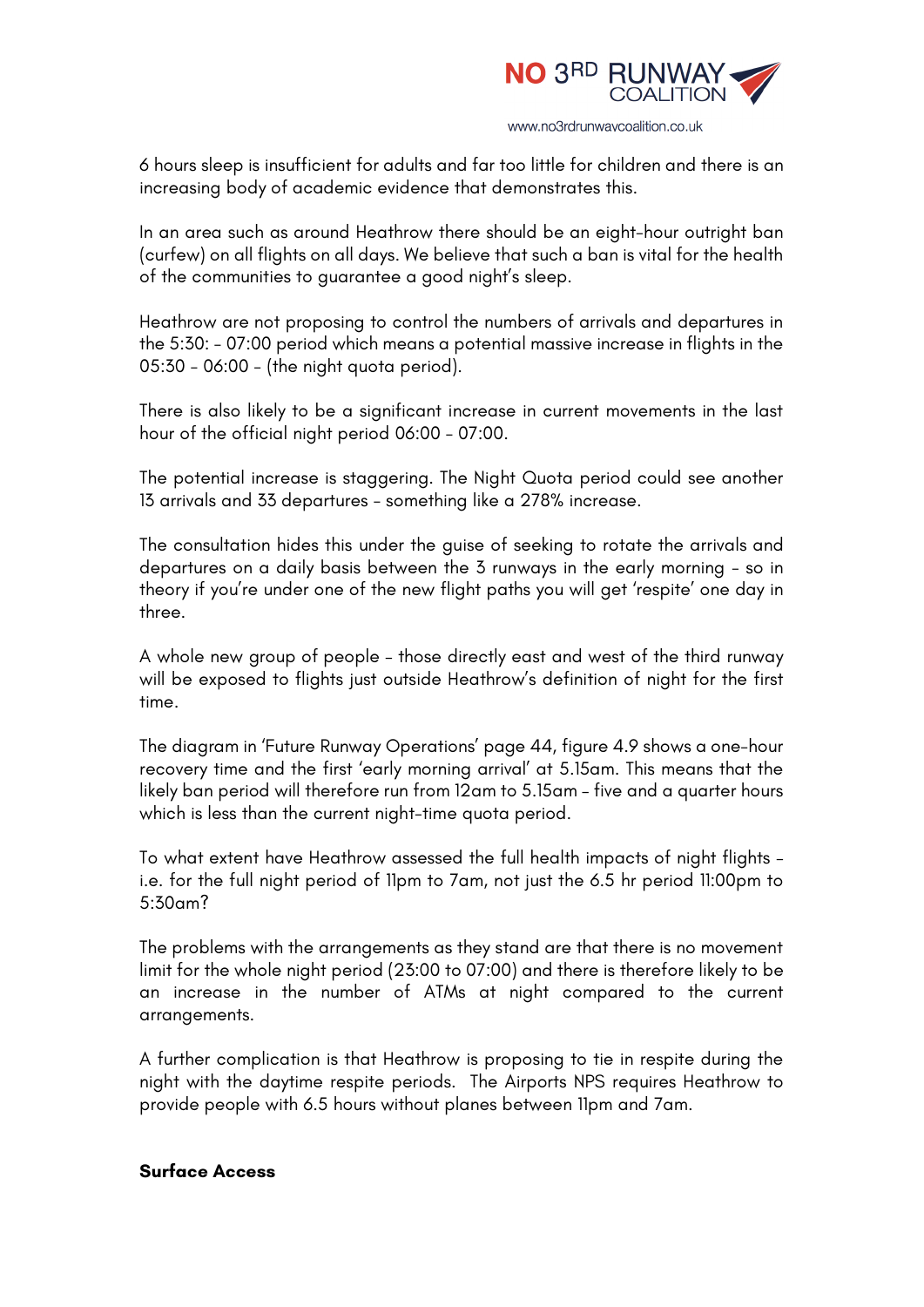

The NPS sets out stringent outcomes which Heathrow must meet requiring them to: *'increase the proportion of journeys made to the airport by public transport, cycling and walking to achieve a passenger public transport mode share of at least 50% by 2030 and at least 55% by 2040.'*

It also says '*Heathrow Airport should continue to strive to meet its public pledge to have landside airport-related traffic no greater than today.*'

Even if Heathrow is able to meet the public transport target, expansion will result in a huge increase in road vehicles accessing the airport every day. Based on the calculations undertaken by Jacobs for the Airports Commission in 2014 (Appraisal Framework Module 4, Surface Access: Heathrow Northwest Runway), expansion could result in another 3 million journeys to the Heathrow by car in 2030, rising to 15 million in 2040.

The NPS requires that the number of journeys made to Heathrow by sustainable modes of transport is maximised as much as possible. This should be delivered in a way that minimises congestion and environmental impacts. The information provided so far falls suggests Heathrow will fall well short in this respect.

There are significant concerns about the ability of Heathrow to achieve these modal share targets and the impact that increased congestion will have on our communities.

Furthermore, its choice of crossing the airport boundary as a definition of 'airportrelated traffic' is far too narrow – there will be vast quantities of additional vehicles caused by expansion outside that boundary that should be included in assessments and for which mitigation should be provided.

These concerns have only been heightened by the recent admission of Heathrow's CEO that the airport has failed to meet their 2018 target of the share of passengers travelling to the airport by public transport.

There has only been a 1% increase in the past decade and the figure currently sits at 41%. This makes the required target set out in the Airports NPS even harder to achieve and demonstrates that Heathrow are likely to fail to meet the target.

The Appraisal of Sustainability that was published alongside the Airports NPS predicts that expansion would result in additional congestion on local transport networks which would have a significant economic cost, yet no cost was allowed for in the evaluation of the net economic benefit of expansion.

The consultation resorts to 'indicative' coach and bus links. No new rail links are mentioned in Section 6 of the main consultation document. This is totally inadequate. We need proper, funded, plans. Not vague, unfunded, ideas.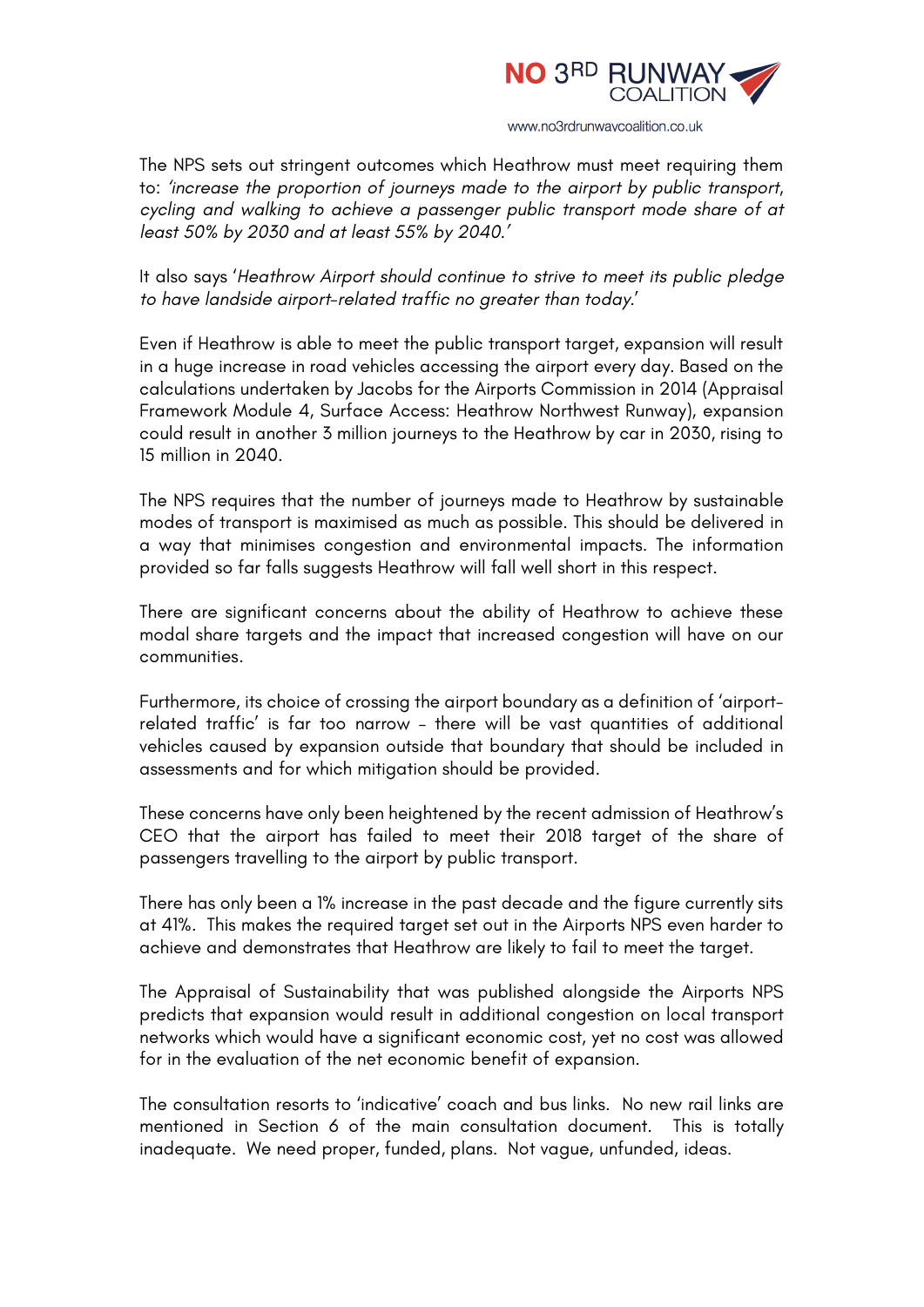

It is not sufficient and is not sustainable to simply 'encourage' or 'improve' public transport. There must be credible and concrete plans to actually meet the aspirations of modal shift, prevent extra congestion, etc.

Heathrow claim that doubling of freight at the airport will not double the number of vehicles or HGVs on the road yet provide no evidence to support this assertion.

The masterplan shows that the construction of new roads, and diversion of existing roads and other works to move services will lead to both temporary and permanent effects. However, these are not mapped out, nor is the impact on congestion and associated impact on air pollution. It also appears that no highway improvements are proposed to deal with the increase in traffic that will be caused by expansion, relying on the overly narrow definition of 'airport-related traffic'.

There are real risks in our view that the public transport provisions will fall far short of requirements, especially in the early years, which will result in detrimental environmental impacts. This "worst-case" scenario needs to form part of the assessment, so that additional mitigation measures can be identified.

There should have been clear fully assessed and committed surface access policies and actions with defined performance indicators. These have not been provided.

The Surface Access Plan (SAP) is lacking in detail and leaves a lot of uncertainty about the measures that Heathrow are fully committed to implementing and funding. The benefits of the measures are also not clear and, in many cases, do not appear to have been assessed.

NPS Para 5.10 requires Heathrow to *"assess the implications of airport expansion on surface access network capacity using the WebTAG methodology stipulated in the Department for Transport guidance, or any successor to such methodology".* Despite this requirement, Heathrow has not done this. Instead they have used their HHASAM highway model which is not WebTAG compliant. It is concerning that such a simple requirement has apparently been ignored without explanation and in contravention of the NPS requirement.

Para 5.15 of the NPS requires Heathrow to set out in its DCO application the mitigation measures that it considers are required to minimise and mitigate the effect of expansion on existing surface access arrangements. They are also required to demonstrate that the proposed surface access strategy will support the additional transport demands generated by airport expansion (Para 5.16). This has only been done in a very general way so far and there is a lack of detail on the measures to be implemented.

The proposals put forward by Heathrow in their SAP fall short of the necessary information to show that mode shift will be secured in the way required by the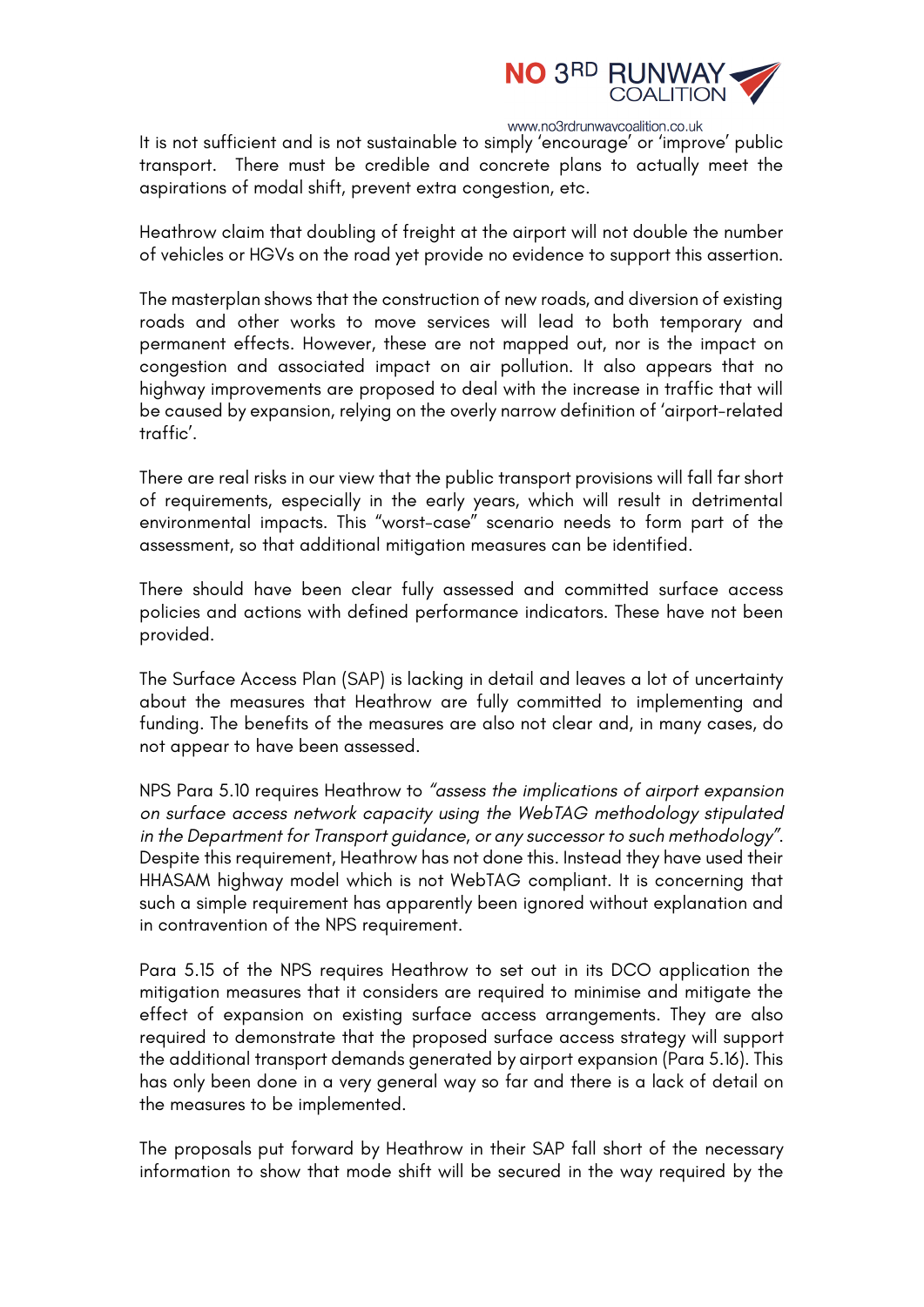

NPS. There is no credible way for the NPS targets to be met; there is a lack of evidence to support Heathrow's assumptions that it can meet the targets with the measures it has set out.

NPS Para 5.21 acknowledges that *"the applicant's proposals will give rise to impacts on the existing and surrounding transport infrastructure".* The Secretary of State is required to consider whether Heathrow has taken all reasonable steps to mitigate these impacts during both the development and construction phase and the operational phase. With regards to the information provided to date, we do not consider that this demonstrates that Heathrow has taken all reasonable steps to mitigate impacts.

With reference to NPS Para 5.22, the information provided by Heathrow to date does not demonstrate that there are transport measures to be implemented that can satisfactorily mitigate the surface access transport impacts associated with the expansion of the airport. In the absence of proper commitments to the full range of surface access provisions we have not found information on costs or benefits of the schemes under consideration. The DCO could not be permitted on the basis of the information provided so far.

A final concern is that two of the proposed mitigation measures – the ULEZ and the Vehicle Access Charge – would raise revenue for Heathrow. Unless properly implemented, these schemes may do little to discourage use of vehicles or encourage low emission vehicles but may raise significant sums for Heathrow and there is no commitment that this revenue would be invested back into public transport improvements. Heathrow should make this commitment.

For all these reasons, the surface access proposals are totally inadequate.

# **Air Quality**

Table 7.18 of the PIER sets out the air quality objectives that Heathrow considers apply for the local air quality management process in England. Those levels are not in accordance with WHO levels. Firstly, we see that the PM2.5s limit is two and a half times the level recommended by the WHO. Secondly, we see that Heathrow are not operating any hourly or daily maxima of PM2.5s. Thirdly, neither Heathrow nor the Department for Transport test at all for ultra-fine particles even though they come within the legal definition of PM2.5s (because they are smaller than 2.5 micrometres).

There must be a legally binding mechanism whereby the runway cannot be used if and until the legal air pollution limits are not being breached.

The information provided in Vol 1 and Vol 2 of the PEIR is incomplete and not clearly presented (e.g. data is presented in some of the Figures without identifying which year it is for). Pollutant concentrations are presented as absolute figures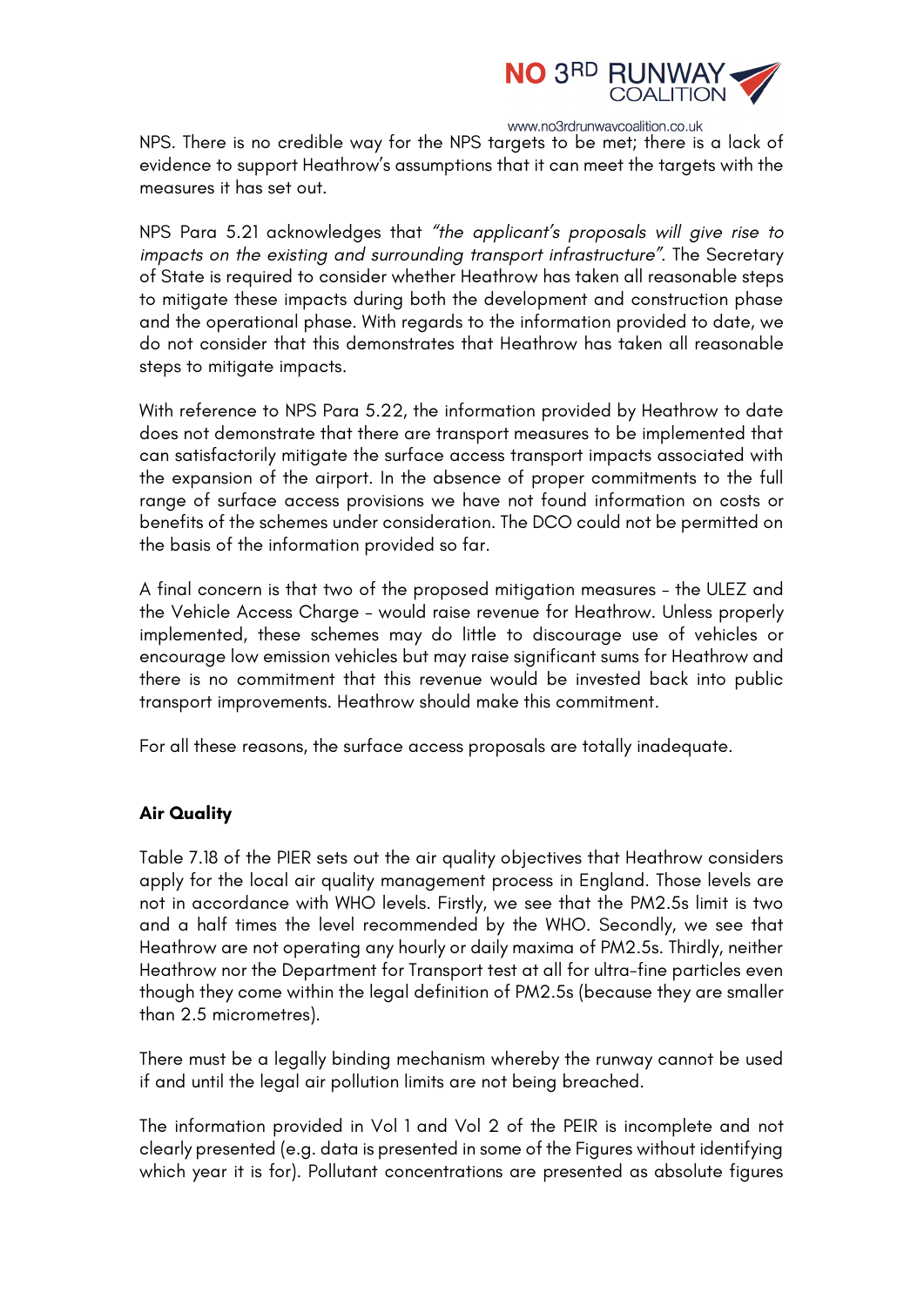

with no indication of the degree of error associated with them. Some that look like they comply could exceed when this degree of uncertainty is factored in.

This lack of presentation of "worst case scenario", precautionary approach, which is a guiding principle of air quality assessment does not appear to have been followed, which is a major failing of the assessments carried out so far.

Although NO2 assessments have been provided for the core area in the immediate vicinity of the airport for 2022, 2027, 2030 and 2035, these do not appear to present the required "with" and "without" the 3<sup>rd</sup> Runway scenarios.

The consultation has not made clear what air pollution exceedences occur between 2022 and 2027.

The impact of the proposals on air pollution quality should be assessed across the wider study area, not just limited to the core area.

Heathrow do not appear to be assessing air quality impacts in a precautionary way and not considering the worst-case scenario. The majority of current diesel Euro 6 vehicles fail to meet their type approval NOX limit. The latest information is that compliant Euro 6 diesels will not be available or on the road until 2023 at the earliest. Further, the latest Portable Emissions Measurement System (PEMS) measurements of emissions from new cars under real-world driving conditions also shows that the average Euro 6 diesel emits 382mg/km NOx i.e. almost 5 times the official limit.

The proposed Heathrow ULEZ will not be charging the non-compliant Euro 6 vehicles to drive within the area, therefore they have not factored this lack of reduction of emissions from these vehicles into their modelling.

Mitigation measures have been assessed in an adequate way, for example the impact of the proposed Ultra Low Emission Zone and the Vehicle Access Charge do not appear to have been modelled.

Construction and operational impacts have been assessed in some cases but it is not clear if these impacts are combined or assessed as 2 distinctly separate impacts. As construction will be occurring for many years during operation of an expanded Heathrow, these impacts need to be assessed cumulatively, as well as being presented separately.

As the surface access proposals are incomplete, so the air quality assessment cannot be finalised. Any changes or additions to the surface access proposals or new or revised mitigation measures will affect the air quality assessment.

The NPS (Para 5.36) recognises that mitigation measures may affect the project design, layout, construction and operation, or affect other mitigation measures, it is important that all mitigation measures are fully assessed at an early stage in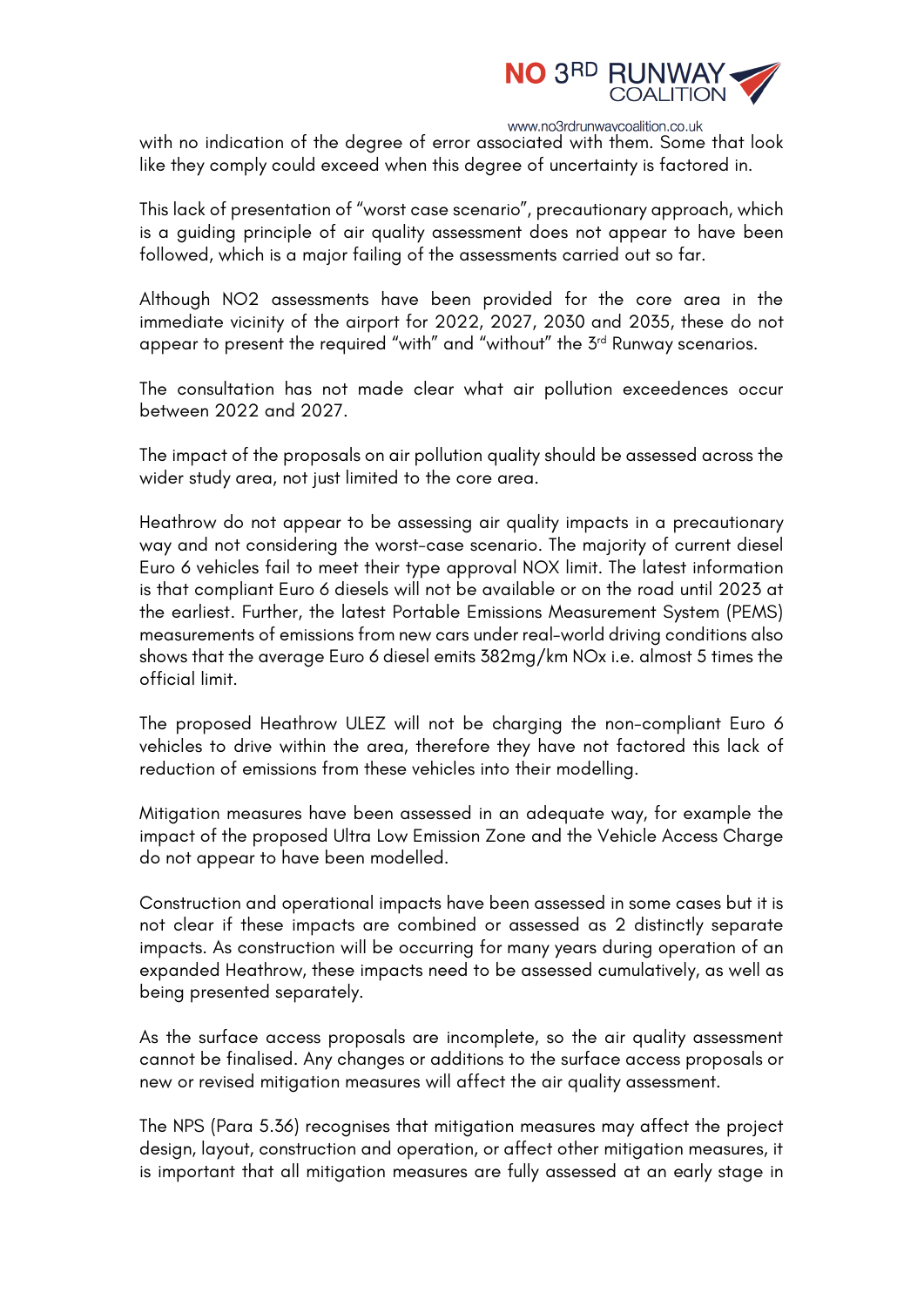

case there are knock on effects that need to be factored into the design etc. This has not been done.

The NPS requires that the precise package of mitigations should be subject to consultation with local communities and relevant stakeholders to ensure the most effective measures are taken forward (Para 5.37). This pre-DCO statutory consultation is the time when the mitigation package should have been set out for local communities but instead, there are large gaps in the mitigation package being presented and assessed.

Para 5.42 of the NPS states that in order to grant development consent, the Secretary of State will need to be satisfied that, with mitigation, the scheme would be compliant with legal obligations that provide for the protection of human health and the environment. The information provided to this point by Heathrow is completely inadequate to demonstrate this.

Therefore, we consider that the Applicant's Assessment falls far short of the NPS requirements.

# **Climate Change**

The consultation claims that 'Expansion at Heathrow is not considered to materially affect the ability of the Government to meet UK carbon reduction targets.' This is highly misleading when Heathrow's own data show the massive increase in CO2 emissions resulting from a third runway.

Heathrow is hoping that the UK government is going to allow international offsets. The consultation notes that International flights are by far the largest source of emissions. It then seeks to sidestep the issue by claiming that an international 'offsetting' scheme (CORSIA) will resolve the problem.

This is highly misleading because:

- there is no assurance that CORSIA will be implemented at all.
- Major countries as India are not committed.
- Most offset schemes do not work (that is, they do not achieve genuine net reductions).
- As emissions worldwide are reduced in accordance with the Paris agreement, there will be a rapidly shrinking source of emissions available to be offset against aviation.

The Committee on Climate Change (CCC) is clear that aircraft emissions must be counted. Given that there is no technological solution on the horizon, CCC has done some work to show how continued aircraft emissions of CO2 can be squared with zero emissions. It concludes that 'carbon capture and storage will be needed and that, reasonably enough, the aviation industry should pay for it.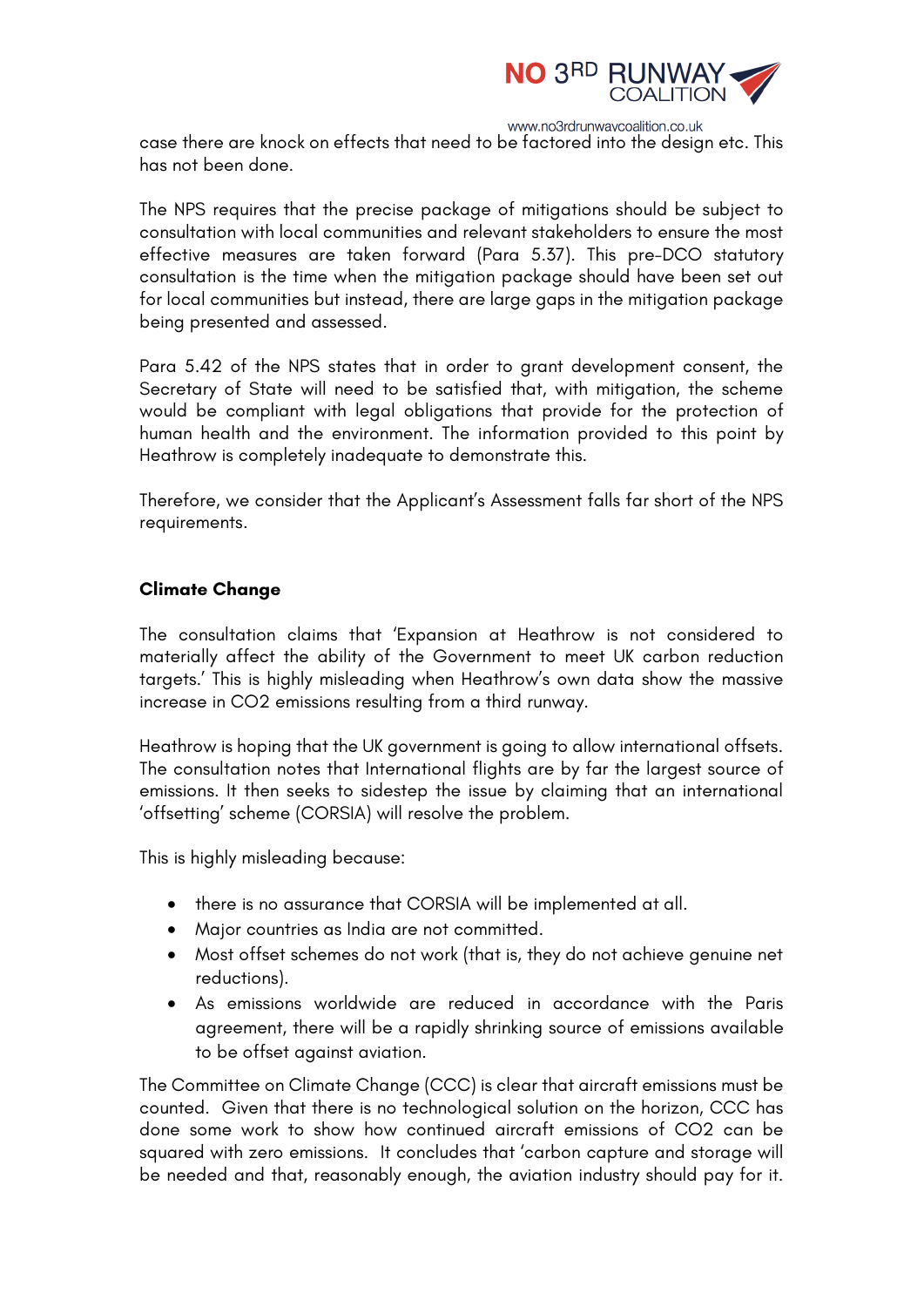

www.no3rdrunwaycoalition.co.uk But no tax on carbon has been proposed by Heathrow, the aviation industry or government.

The above demonstrates that Heathrow's claims that third runway is consistent with climate targets is at best unsupported by evidence and at worst deceitful.

Heathrow does also not consider any of the non-CO2 impacts from its expansion proposals.

Heathrow say in the PEIR that the CCC's advice and recommendations was not policy at the time of writing the PEIR. This is now Government Policy, so the whole of Chapter 9 on Carbon and Greenhouse Gases needs to be revised throughout.

We know that the CCC has said it will be providing further advice to Government by the end of 2019. No further work should be carried out on the DCO until this has been published and the implications for aviation in the UK and specifically for Heathrow's expansion plans is clear.

# **Economic case**

HAL now intends to phase the expansion of the airport over a 25-year period until 2050. The economic benefits will correspondingly be much more spread out and an updated assessment of them should be provided to match the phasing.

The rising costs of the project will be reflected in increased fares for passengers and this should be assessed and reflected as an adverse impact of the project, as well as any deterrent effect of increased fares and consequent reduction of expected passenger numbers at Heathrow. For the reasons set out below, no reliance should be placed on "early growth" (which relies on non-policy compliant use of the existing runway\_ in the context of Heathrow's economic case.

The amounts to be paid to the Community Fund have not been specified given that the full assessment of environmental effects is not known. Further consultation should be undertaken once both these elements have been completed.

# **Early Growth**

We are strongly opposed to 'early growth'. It is 'growth by stealth'. The limit of 480,000 flights was imposed in order to limit impacts on local communities. Heathrow is seeking to jettison this protection.

Heathrow has no mandate for early growth and there was no mention of this proposal in the Airports National Policy Statement or the Parliamentary vote. In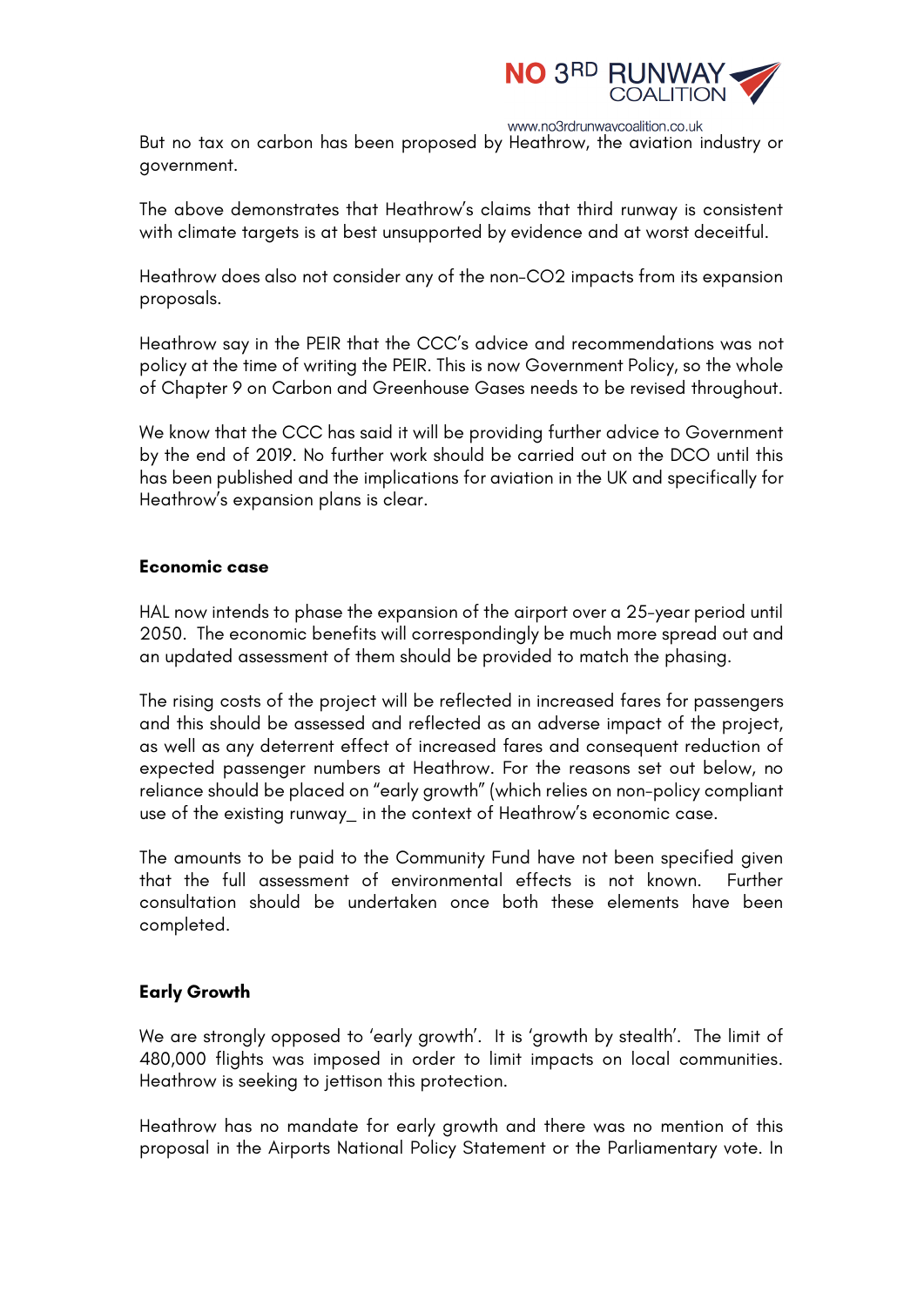

fact, the Government has undertaken no assessment of the impact of this early growth in terms of noise air pollution or health.

Although the current night noise restrictions would limit the numbers before 06:00 the DfT scheme runs out in 2022. The 'mitigation' for this is to be provided 'as soon as reasonably practicable' - so there no guarantee of mitigation before the new flights begin operating.

The map showing noise exposure contours in 2025 with and without early growth is unclear, in contrast to the high production values of the consultation material generally. It is impossible to read the map to ascertain whether any particular address is affected.

The numbers affected equate to 43,300 people but respondents cannot tell whether they are in that number. Once again flightpaths are not included.

The document states that the enhanced Noise Insulation Scheme would be in place prior to Early Growth. Is that the same as the insulation itself being in place? How many homes, where, what level of insulation and what year?

The air quality assessment of early ATM growth does not include concentrations of particulate matter (PM10 AND PM2.5). Currently NO2 concentrations exceed the annual mean EU limit values and UK Air Quality Objectives at two roadside monitoring sites near Heathrow. With early growth there would be an increase 'at receptors near the airport' of 0.5mg/m3. But construction works would further damage air quality. Heathrow admits this and says that analysis combining these two factors needs to be done to understand the total impact. However, they have not conducted that analysis so cannot quantify the total impact.

The document does not go on to undertake this analysis of this additional pollution alongside the harmful air quality impacts caused by project construction. Why is an assessment of any increase in particulate matter not included?

Heathrow says it intends to define specific limits (for e.g. noise, air quality, carbon and surface access) which early ATM growth would need to observe, but Heathrow does not specify what these limits should be.

The ANPS only refers to additional capacity (i.e. more flights) that would occur as a result of building the 3<sup>rd</sup> Runway and associated infrastructure such as another terminal or reconfiguration of existing terminal facilities. The additional 25,000 flights would be introduced prior to any 3<sup>rd</sup> Runway related infrastructure works have been completed. Therefore, it is not clear how these additional flights can be covered by the development outlined in the ANPS.

The DCO application should not be allowed to include a proposal to that helps to increase flight numbers on the existing runways without implementing ANPS related infrastructure development.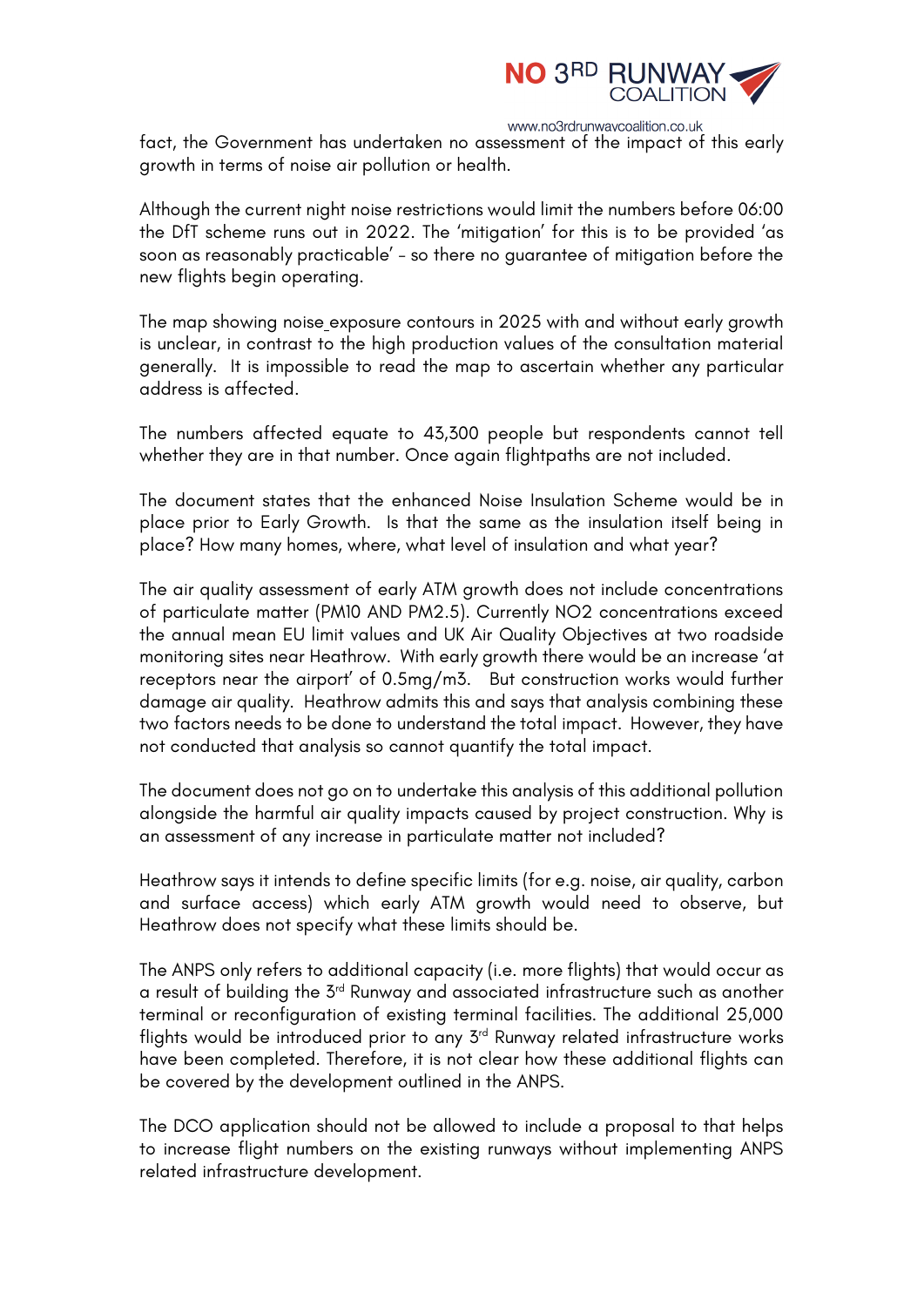

At no point in the debate on the Airports NPS were MPs told about Heathrow's intentions to expand operations on the existing runways. MPs therefore did not have an opportunity to hear about or question this issue during the debate prior to the vote.

Heathrow is intending to include an increase in 25,000 flights using its existing runways in its DCO application. There is no policy support for this – the ANPS only covers a new runway at Heathrow, and the policy to make best use of existing runways applies to other airports.

Any increase in capacity by an additional 25,000 annual movements would breach the current cap of 480,000 which was put in place as a planning condition at the time of the Terminal 5 permission. Therefore, if Heathrow wishes to increase ATMs on the existing runways, the appropriate route to attempt to do this would be via submission of an application to the Local Planning Authority (LB Hillingdon), not by using the DCO process.

#### **Construction**

Heathrow admit that there will be negative effects on recreational spaces and routes during construction yet does not go into detail as to precisely what these are.

The proposals included in this section are generic with no detail, The consultation should make clear that the precise impacts will be communities around the airport and what Heathrow is proposing to deliver in terms of mitigation.

Heathrow also admit that other construction activity, including additional trips produced by construction vehicles and workforce travel, may also lead to disruption for travellers.

The masterplan reveals that construction activity and the construction workforce near local communities close to the site boundary or construction traffic routes may affect health and wellbeing.

During construction, noise will significantly affect some residents, schools and places of worship in areas closest to the new runway.

Construction will result in the loss of some habitats across the area, including within the Colne Valley Regional Park, Staines Moor Site of Special Scientific Interest and a number of Local Wildlife Sites. This habitat loss will also result in wildlife being lost or displaced from areas on which they have depended for foraging, sheltering or as movement corridors.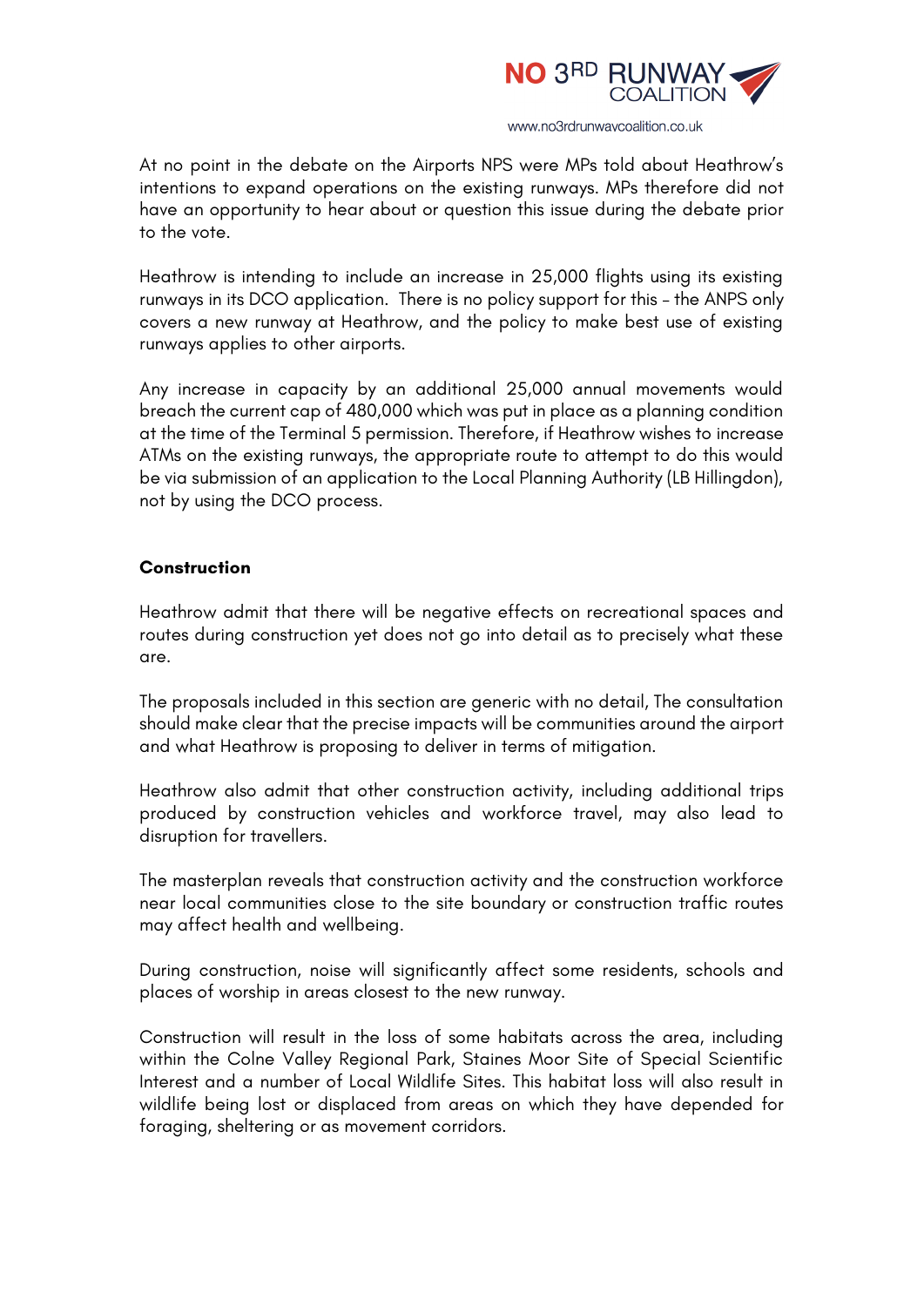

Specifically, it is particularly concerning that the project will result in the loss of protected species at Chilterns Beechwoods SAC.

The construction cumulative GHG emissions for the modelled scenario from 2022 to 2050 result in 3.70 MtCO2e additional carbon over the 29 years.

# **Natural Environment**

The proposals will cause the loss of approximately 1,300 acres of Green Belt of which approximately 900 acres is within the Colne Valley Regional Park. There is nothing about the expansion plans that can help to rectify this destruction.

The mitigation and compensation fall well short of what is required to offset the adverse effects arising, including

- Poor recognition of the role of the natural environment in impact assessments and in HAL's 'Environmentally Managed Growth'/ Heathrow 2.0.
- Lack of 'landscape-led' design and failure to create attractive river corridors that function in a natural way, or replicate that in an acceptable fashion
- The degree of uncertainty that remains around how the diverted rivers will function is very significant and the masterplan cannot be fixed whilst this remains.
- Poor connectivity for walking and cycling routes within the 'masterplan' zone and failure to create attractive networks to link further afield
- Adverse effects of traffic associated with construction and the expansion within villages near to the areas under development
- Worsening of green infrastructure provision compared with the masterplan appended to the ANPS, occurring in a particularly narrow part of the Green Belt
- The scale and duration of construction compromise the Colne Valley Park's environment – with some sites assuming a degree of permanence.

# **Conclusion**

Heathrow should already have implemented a range of mitigation measures to improve the quality of the environment for the many people already affected by its activities. These include:

- predictable and consistent respite from aircraft noise;
- a night flight ban of a minimum of 8 hours;
- and a meaningful ban on noisier plans.